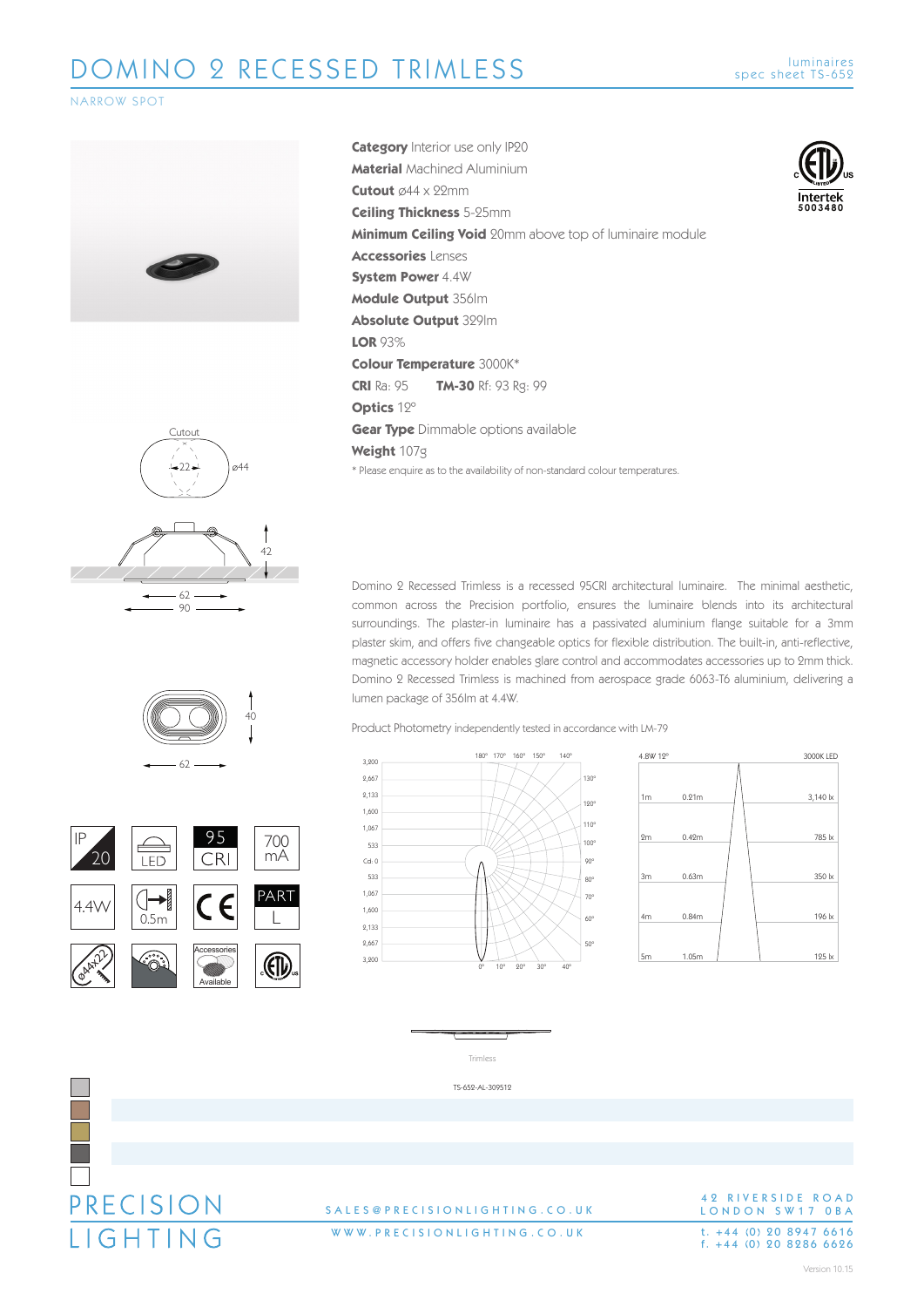**5003480**

**Intertek** 

### FLOOD





Domino 2 Recessed Trimless is a recessed 95CRI architectural luminaire. The minimal aesthetic, common across the Precision portfolio, ensures the luminaire blends into its architectural surroundings. The plaster-in luminaire has a passivated aluminium flange suitable for a 3mm plaster skim, and offers five changeable optics for flexible distribution. The built-in, anti-reflective, magnetic accessory holder enables glare control and accommodates accessories up to 2mm thick. Domino 2 Recessed Trimless is machined from aerospace grade 6063-T6 aluminium, delivering a lumen package of 356lm at 4.4W.

Product Photometry independently tested in accordance with LM-79









## SALES@PRECISIONLIGHTING.CO.U K

WWW.PRECISIONLIGHTING.CO.UK

42 RIVERSIDE ROAD LONDON SW17 OBA t. +44 (0) 20 8947 6616<br>f. +44 (0) 20 8286 6626





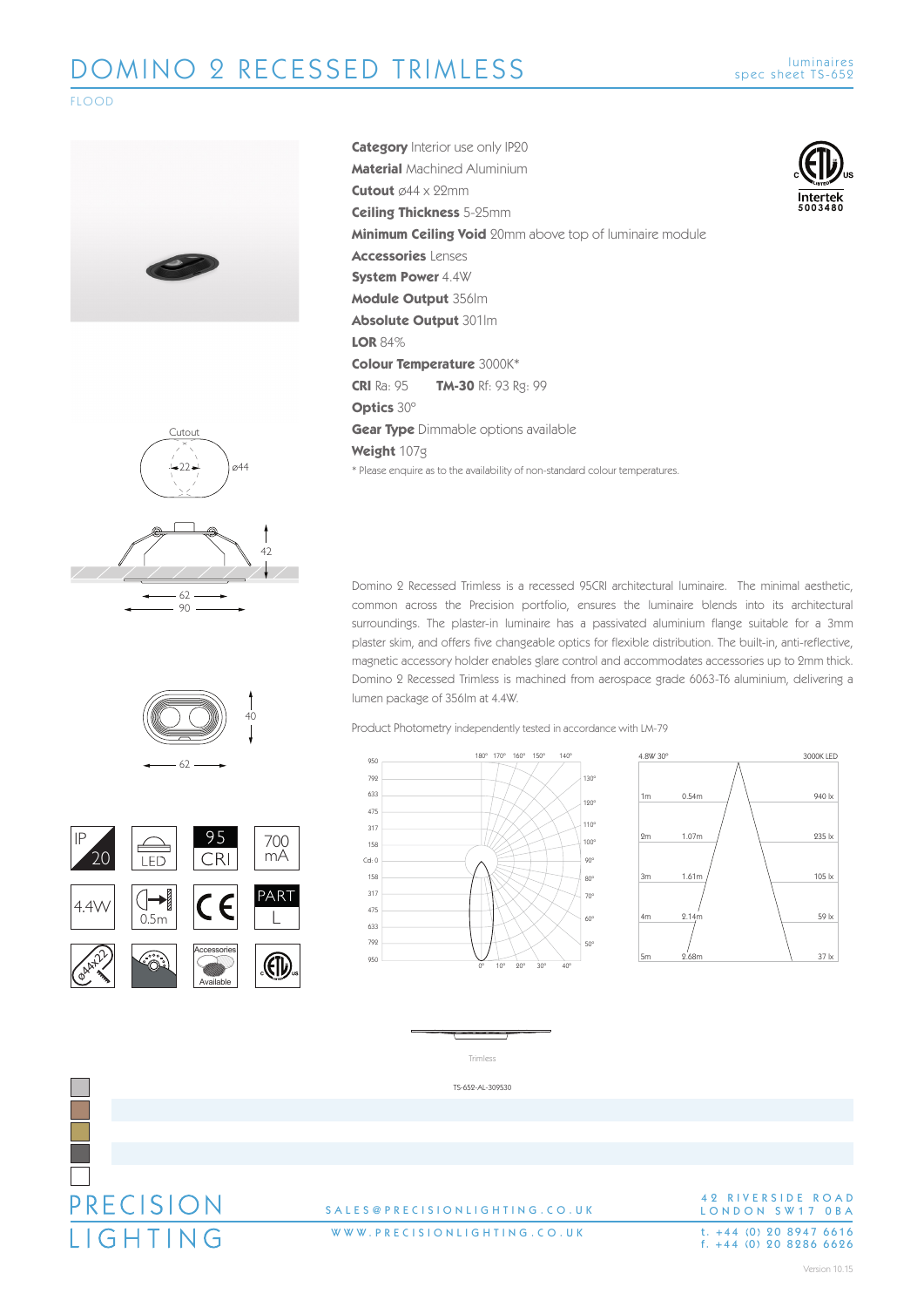**5003480**

**Intertek** 

### WIDE FLOOD





Domino 2 Recessed Trimless is a recessed 95CRI architectural luminaire. The minimal aesthetic, common across the Precision portfolio, ensures the luminaire blends into its architectural surroundings. The plaster-in luminaire has a passivated aluminium flange suitable for a 3mm plaster skim, and offers five changeable optics for flexible distribution. The built-in, anti-reflective, magnetic accessory holder enables glare control and accommodates accessories up to 2mm thick. Domino 2 Recessed Trimless is machined from aerospace grade 6063-T6 aluminium, delivering a lumen package of 356lm at 4.4W.

Product Photometry independently tested in accordance with LM-79





TS-652-AL-309560



### SALES@PRECISIONLIGHTING.CO.U K

WWW.PRECISIONLIGHTING.CO.UK

### 42 RIVERSIDE ROAD LONDON SW17 OBA t. +44 (0) 20 8947 6616<br>f. +44 (0) 20 8286 6626

Version 10.15

 $62$  $-22-$ Cutout ø44 42

90



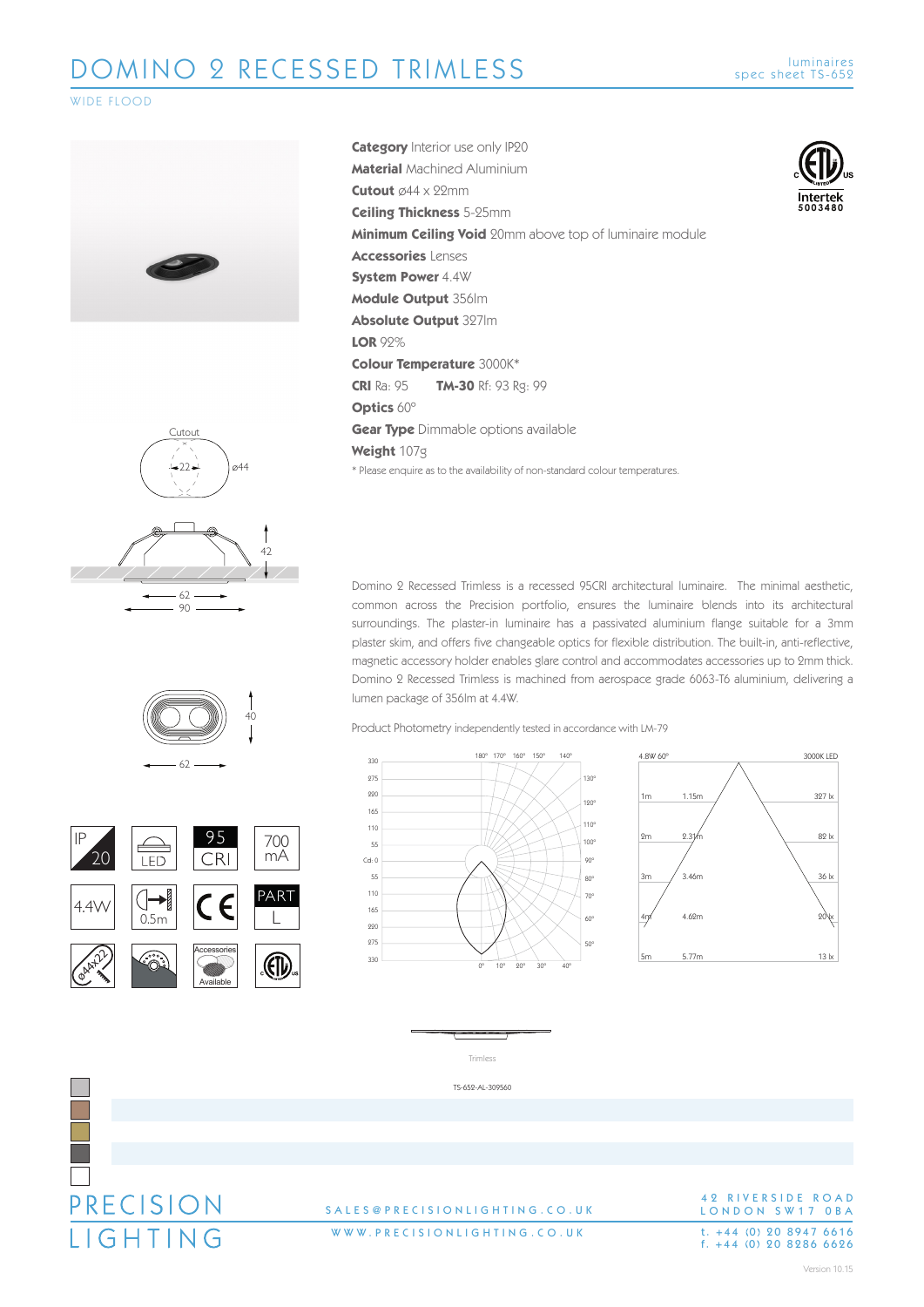### ELLIPSE





Domino 2 Recessed Trimless is a recessed 95CRI architectural luminaire. The minimal aesthetic, common across the Precision portfolio, ensures the luminaire blends into its architectural surroundings. The plaster-in luminaire has a passivated aluminium flange suitable for a 3mm plaster skim, and offers five changeable optics for flexible distribution. The built-in, anti-reflective, magnetic accessory holder enables glare control and accommodates accessories up to 2mm thick. Domino 2 Recessed Trimless is machined from aerospace grade 6063-T6 aluminium, delivering a lumen package of 356lm at 4.4W.

Product Photometry independently tested in accordance with LM-79





**Intertek 5003480**



Cutout